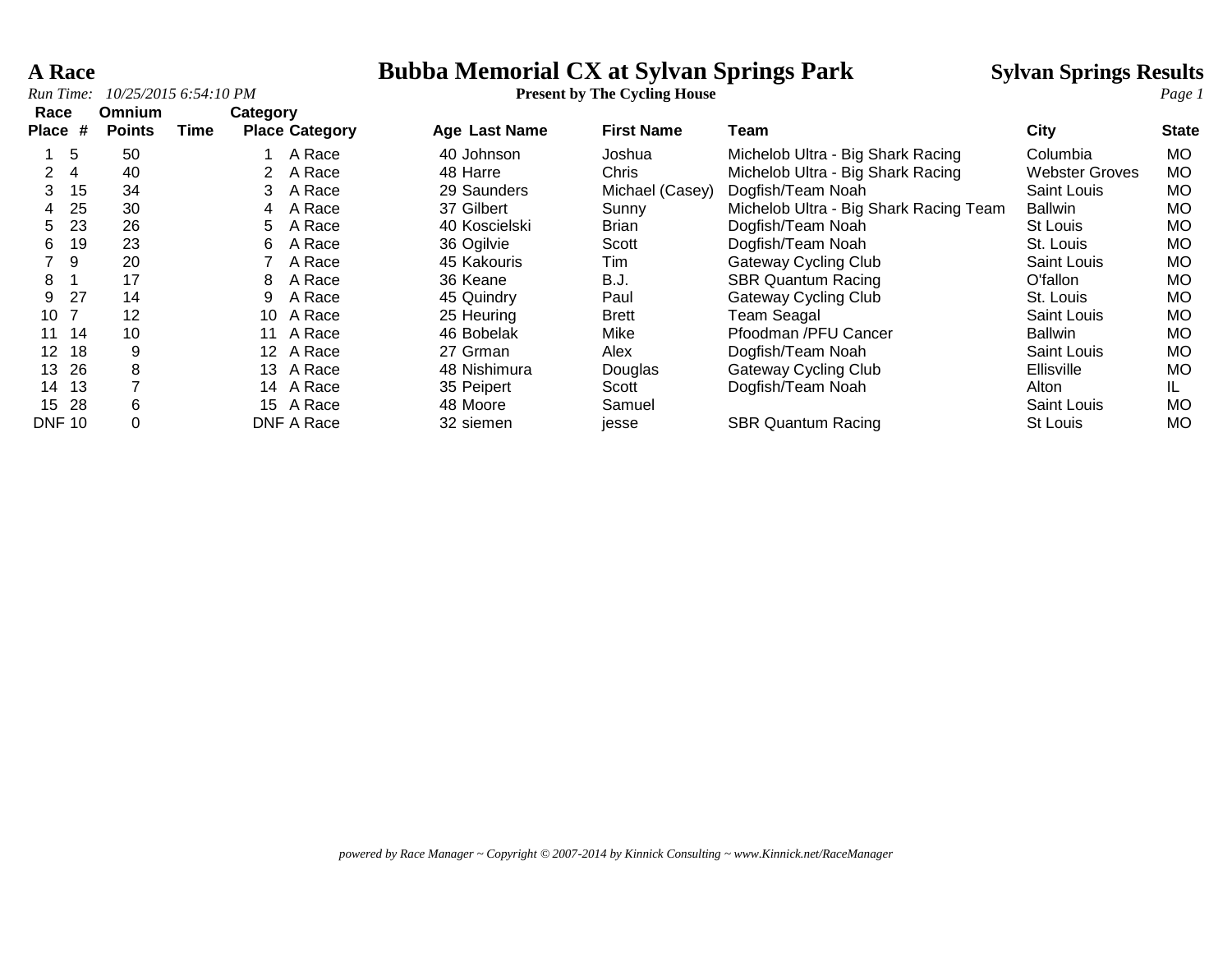*Run Time:*  $10/25/2015$  6:54:10 PM

# **B Race**<br> **Bubba Memorial CX at Sylvan Springs Park** Sylvan Springs Results<br> **Bubba Memorial CX at Sylvan Springs Park** Sylvan Springs Results<br> **Page 1**

| Race                  | <b>Omnium</b> |      | Category |                       |               |                   |                                        |                    |              |
|-----------------------|---------------|------|----------|-----------------------|---------------|-------------------|----------------------------------------|--------------------|--------------|
| Place #               | <b>Points</b> | Time |          | <b>Place Category</b> | Age Last Name | <b>First Name</b> | Team                                   | City               | <b>State</b> |
| -73                   | 50            |      |          | B Race                | 40 Babcock    | <b>Steven</b>     | Velo Force                             | Saint Louis        | <b>MO</b>    |
| 76                    | 40            |      |          | B Race                | 19 Borella    | lan               | RMHC St Louis Maplewood Bicycle        | Glendale           | <b>MO</b>    |
| 77<br>3               | 34            |      |          | B Race                | 34 Gatto      | Vince             | Michelob Ultra - Big Shark Racing Team | University City    | MO           |
| 74<br>4               | 30            |      | 4        | B Race                | 47 Weiss      | Michael           | Michelob Ultra - Big Shark Racing Team | Saint Louis        | <b>MO</b>    |
| 83<br>5.              | 26            |      | 5.       | B Race                | 46 Hickman    | William           | Michelob Ultra - Big Shark Racing Team | <b>Saint Louis</b> | <b>MO</b>    |
| 86<br>6               | 23            |      | 6        | B Race                | 27 Leachman   | Philip            |                                        | Saint Louis        | <b>MO</b>    |
| 84                    | 20            |      |          | <b>B</b> Race         | 51 Olsen      | Gregory           | Michelob Ultra - Big Shark Racing Team | Saint Louis        | <b>MO</b>    |
| 65<br>8               | 17            |      | 8        | <b>B</b> Race         | 46 Westerbeck | <b>Brett</b>      | South City Cycling Club                | Saint Louis        | <b>MO</b>    |
| 80<br>9               | 14            |      | 9        | B Race                | 30 Shelton    | Kayce             |                                        | Saint Louis        | <b>MO</b>    |
| 380<br>10             | 12            |      | 10       | B Race                | 38 Amezcua    | Edgar             | South City Cycling Club                | Chesterfield       | <b>MO</b>    |
| -81<br>11             | 10            |      | 11       | B Race                | 32 Heidbrier  | Thomas            | Off the Front Racing                   | <b>Saint Louis</b> | <b>MO</b>    |
| 79<br>12 <sup>°</sup> | 9             |      |          | 12 B Race             | 34 Berla      | <b>Bert</b>       | Michelob Ultra - Big Shark Racing Team | <b>Saint Louis</b> | <b>MO</b>    |
| 64<br>13              | 8             |      | 13.      | B Race                | 51 Dooley     | Timothy           | Cannonball/Hub                         | St. Louis          | <b>MO</b>    |
| -85<br>14             | ⇁             |      |          | 14 B Race             | 45 Sublette   | Todd              | <b>Rock Solid Racing</b>               | Hannibal           | <b>MO</b>    |
| <b>DNF 900</b>        |               |      |          | DNF B Race            | 48 Strahan    | Amy               | Michelob Ultra - Big Shark Racing      | St. Louis          | <b>MO</b>    |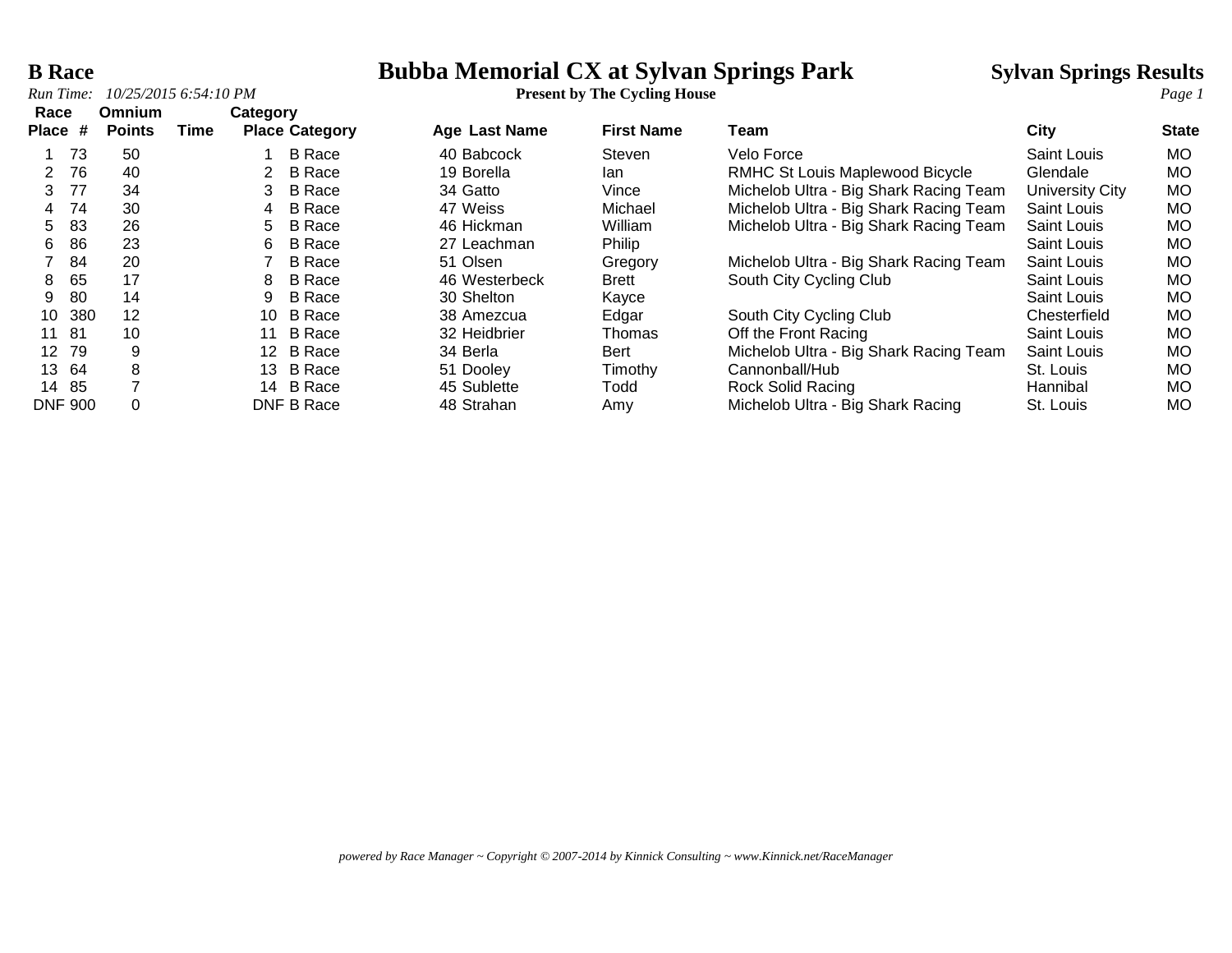# **C Race**<br> **Bubba Memorial CX at Sylvan Springs Park** Sylvan Springs Results<br> **Page 1** Present by The Cycling House Page 1

| Race           |     | Omnium                  |      | Category       |                       |                      |                   |                                             |                       |              |
|----------------|-----|-------------------------|------|----------------|-----------------------|----------------------|-------------------|---------------------------------------------|-----------------------|--------------|
| Place #        |     | <b>Points</b>           | Time |                | <b>Place Category</b> | <b>Age Last Name</b> | <b>First Name</b> | Team                                        | <b>City</b>           | <b>State</b> |
|                | 122 | 50                      |      | 1              | C Race                | 32 Finder            | Phillip           | Mike\'s Bikes STL                           | Saint Louis           | <b>MO</b>    |
| 2              | 397 | 40                      |      | 2              | C Race                | 36 Fredricks         | Timothy           |                                             | <b>Saint Charles</b>  | <b>MO</b>    |
| 3              | 650 | 34                      |      | 3              | C Race                | 33 Mercado           | Ismael            |                                             | Fort Knox             | KY           |
| 4              | 139 | 30                      |      | 4              | C Race                | 38 Roberts           | Daniel            |                                             | Clayton               | <b>MO</b>    |
| 5              | 145 | 26                      |      | 5              | C Race                | 16 Lang              | Casey             | Dogfish/Team Noah                           | Saint Louis           | <b>MO</b>    |
| 6              | 103 | 23                      |      | 6              | C Race                | 49 Adelmann          | Mike              | Michelob Ultra - Big Shark Racing Team      | O'fallon              | <b>MO</b>    |
| $\overline{7}$ | 131 | 20                      |      | $\overline{7}$ | C Race                | 29 Roeleveld         | Matthew           |                                             | St. Louis             | <b>MO</b>    |
| 8              | 121 | 17                      |      | 8              | C Race                | 49 Jones             | Lenny             | South City Cycling Club                     | Saint Louis           | <b>MO</b>    |
| 9              | 392 | 14                      |      | 9              | C Race                | 44 Ebert             | Alan              | South City Cycling Club                     | <b>Saint Louis</b>    | <b>MO</b>    |
| 10             | 118 | 12                      |      |                | 10 C Race             | 16 Biundo            | Nicholas          | The Cannonball-Hub Racing Team              | <b>Webster Groves</b> | <b>MO</b>    |
| 11             | 133 | 10                      |      | 11             | C Race                | 24 Fratinardo        | John              | Dogfish/Team Noah                           | Saint Louis           | <b>MO</b>    |
| 12             | 5   | $\boldsymbol{9}$        |      |                | 12 C Race             | 63 McAllister        | Tim               | Michelob Ultra Big Shark                    | Chesterfield          | <b>MO</b>    |
| 13             | 400 | 8                       |      |                | 13 C Race             | 41 Amos              | <b>Brandon</b>    | Pfoodman Racing                             | St. Louis             | <b>MO</b>    |
| 14             | 116 | $\overline{7}$          |      |                | 14 C Race             | 28 Horstman          | Robert            | The Cannonball-Hub Racing Team              | Kirkwood              | <b>MO</b>    |
| 15             | 148 | $\,6$                   |      | 15             | C Race                | 37 Bell              | Jonathan          | Dogfish/Team Noah                           | Saint Louis           | <b>MO</b>    |
| 16             | 147 | 5                       |      |                | 16 C Race             | 32 Green             | Chris             | GodandFamous                                | Saint Louis           | <b>MO</b>    |
| 17             | 393 | $\overline{\mathbf{4}}$ |      |                | 17 C Race             | 42 Sellen            | Ken               | South City Cycling Club                     | <b>Saint Louis</b>    | <b>MO</b>    |
| 18             | 388 | $\sqrt{3}$              |      |                | 18 C Race             | 41 Rodenbeck         | <b>Brian</b>      | Midwest Cycling Trek Stores of STL          | Saint Louis           | <b>MO</b>    |
| 19             | 104 | $\overline{2}$          |      | 19             | C Race                | 48 Blackwell         | David             | <b>Balanced Bike Fitting &amp; Coaching</b> | St. Charles           | <b>MO</b>    |
| 20             | 129 | $\mathbf{1}$            |      | 20             | C Race                | 58 Stevens           | Peter             | Velo Force                                  | St. Louis             | <b>MO</b>    |
| 21             | 395 | 0                       |      | 21             | C Race                | 48 Sandberg          | Dave              | Michelob Ultra - Big Shark Racing Team      | Wildwood              | <b>MO</b>    |
| 22             | 389 | $\boldsymbol{0}$        |      |                | 22 C Race             | 34 Johnson           | Robert            | The Cannonball-Hub Racing Team              | Saint Louis           | <b>MO</b>    |
| 23             | 117 | 0                       |      |                | 23 C Race             | 49 Biundo            | Vito              | Cannonball/Hub Racing                       | <b>Webster Groves</b> | <b>MO</b>    |
| 24             | 157 | 0                       |      |                | 24 C Race             | 38 Orr               | Tom               |                                             | <b>Ballwin</b>        | <b>MO</b>    |
| 25             | 114 | $\boldsymbol{0}$        |      |                | 25 C Race             | 34 DeZego            | Adam              | Michelob Ultra - Big Shark Racing Team      | St. Louis             | <b>MO</b>    |
| 26             | 398 | 0                       |      |                | 26 C Race             | 51 cathey            | scott             |                                             | Ofallon               | <b>MO</b>    |
| 27             | 146 | $\boldsymbol{0}$        |      | 27             | C Race                | 15 McClellan         | <b>Nick</b>       | <b>SBR Quantum</b>                          | St.louis              | <b>MO</b>    |
| 28             | 151 | 0                       |      |                | 28 C Race             | 39 Punjasthitkul     | Isara             | The Cannonball-Hub Racing Team              | Saint Louis           | <b>MO</b>    |
| 29             | 135 | 0                       |      | 29             | C Race                | 59 Heuring           | David             | Dogfish/Team Noah                           | Florissant            | <b>MO</b>    |
| 30             | 390 | $\boldsymbol{0}$        |      |                | 30 C Race             | 19 Morey             | Grant             |                                             | Saint Charles         | <b>MO</b>    |
| 31             | 153 | $\boldsymbol{0}$        |      | 31             | C Race                | 33 Oldani            | Ryan              | Mike\'s Bikes STL                           | Saint Louis           | <b>MO</b>    |
| 32             | 106 | $\boldsymbol{0}$        |      |                | 32 C Race             | 55 Wise              | Mike              | Pfoodman                                    | <b>Ballwin</b>        | <b>MO</b>    |
| 33             | 396 | $\boldsymbol{0}$        |      |                | 33 C Race             | 33 Hussey            | Phil              |                                             | Saint Louis           | <b>MO</b>    |
| 34             | 169 | $\boldsymbol{0}$        |      |                | 34 C Race             | 48 Strahan           | Amy               | Michelob Ultra - Big Shark Racing           | St. Louis             | <b>MO</b>    |
| 35             | 110 | $\boldsymbol{0}$        |      | 35             | C Race                | 25 Naylor            | Mike              | <b>Spoked Bikes</b>                         | Alton                 | IL           |
| 36             | 399 | 0                       |      |                | 36 C Race             | 57 Cira              | Dale              | Unattached                                  | Saint Louis           | <b>MO</b>    |

*powered by Race Manager ~ Copyright © 2007-2014 by Kinnick Consulting ~ www.Kinnick.net/RaceManager*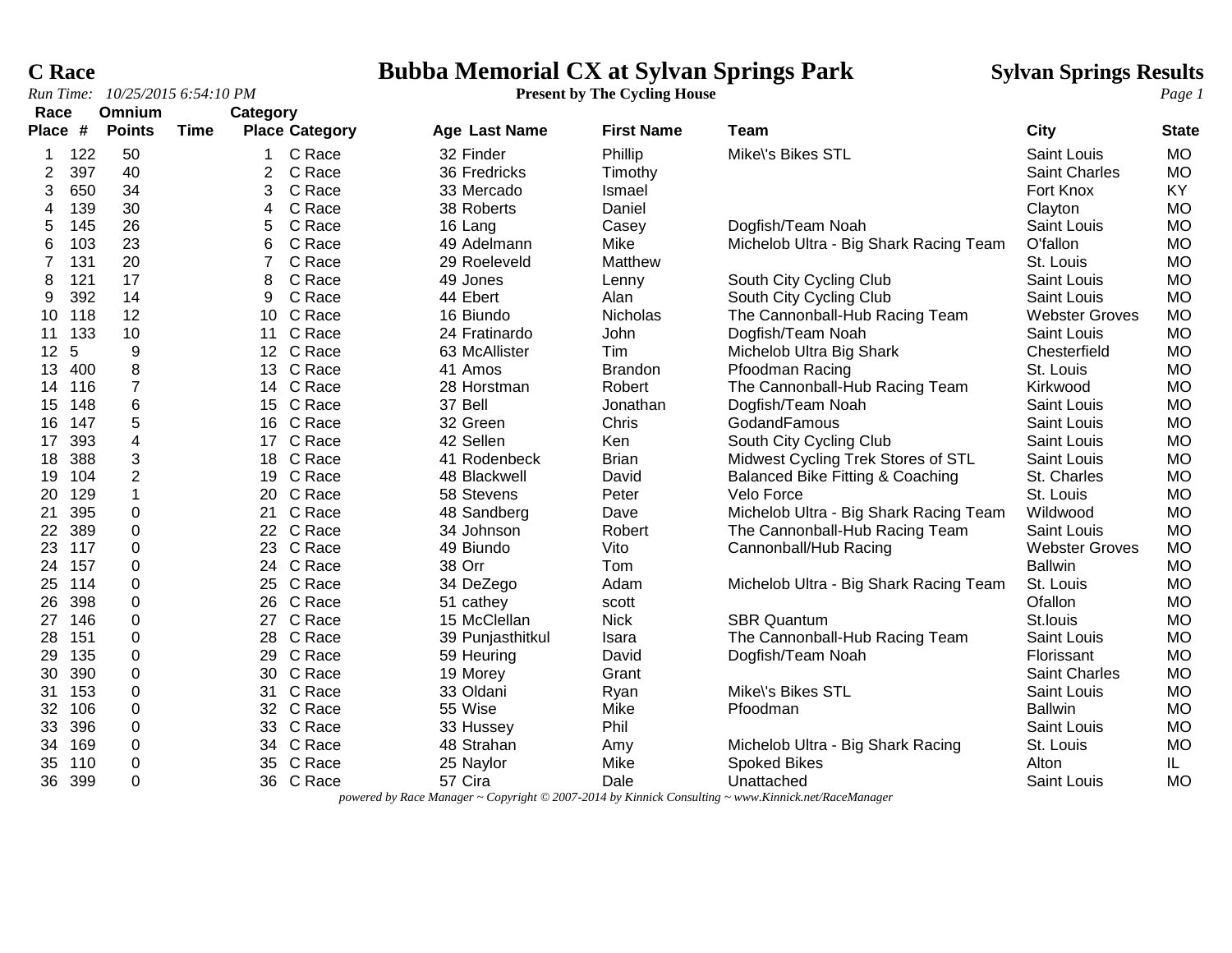## **C Race Bubba Memorial CX at Sylvan Springs Park Sylvan Springs Results**

| Run Time:       | 10/25/2015 6:54:10 PM   |      |                                   |                      | <b>Present by The Cycling House</b> |                             |                     |              |
|-----------------|-------------------------|------|-----------------------------------|----------------------|-------------------------------------|-----------------------------|---------------------|--------------|
| Race<br>Place # | Omnium<br><b>Points</b> | Time | Category<br><b>Place Category</b> | <b>Age Last Name</b> | <b>First Name</b>                   | Team                        | City                | <b>State</b> |
| -101<br>37      |                         |      | 37 C Race                         | 50 Ross              | Sean                                | Momentum Racing LLC - MO    | <b>Saint Peters</b> | MO.          |
| 38 112          |                         |      | 38 C Race                         | 29 Pitcher           | Zachary                             | Saint Louis Pole Vault Club | <b>Saint Peters</b> | MO.          |
| 39 366          |                         |      | 39 C Race                         | 29 Turner            | Todd                                | <b>SBR Quantum Racing</b>   | Saint Louis         | МO           |
| 102<br>40       |                         |      | 40 C Race                         | 16 Roberts           | Jeremy                              | <b>ICCC-St. Louis</b>       | Wildwood            | МO           |
| 120<br>41       |                         |      | 41 C Race                         | 46 Chase             | Matthew                             |                             | University City     | MO.          |
| 42<br>123       |                         |      | 42 C Race                         | 43 Vaccaro           | Scott                               | Pfoodman Racing             | Kirkwood            | <b>MO</b>    |
| <b>DNF 394</b>  |                         |      | DNF C Race                        | 28 Barber            | Janette                             | Mike\'s Bikes STL           | Saint Louis         | MО           |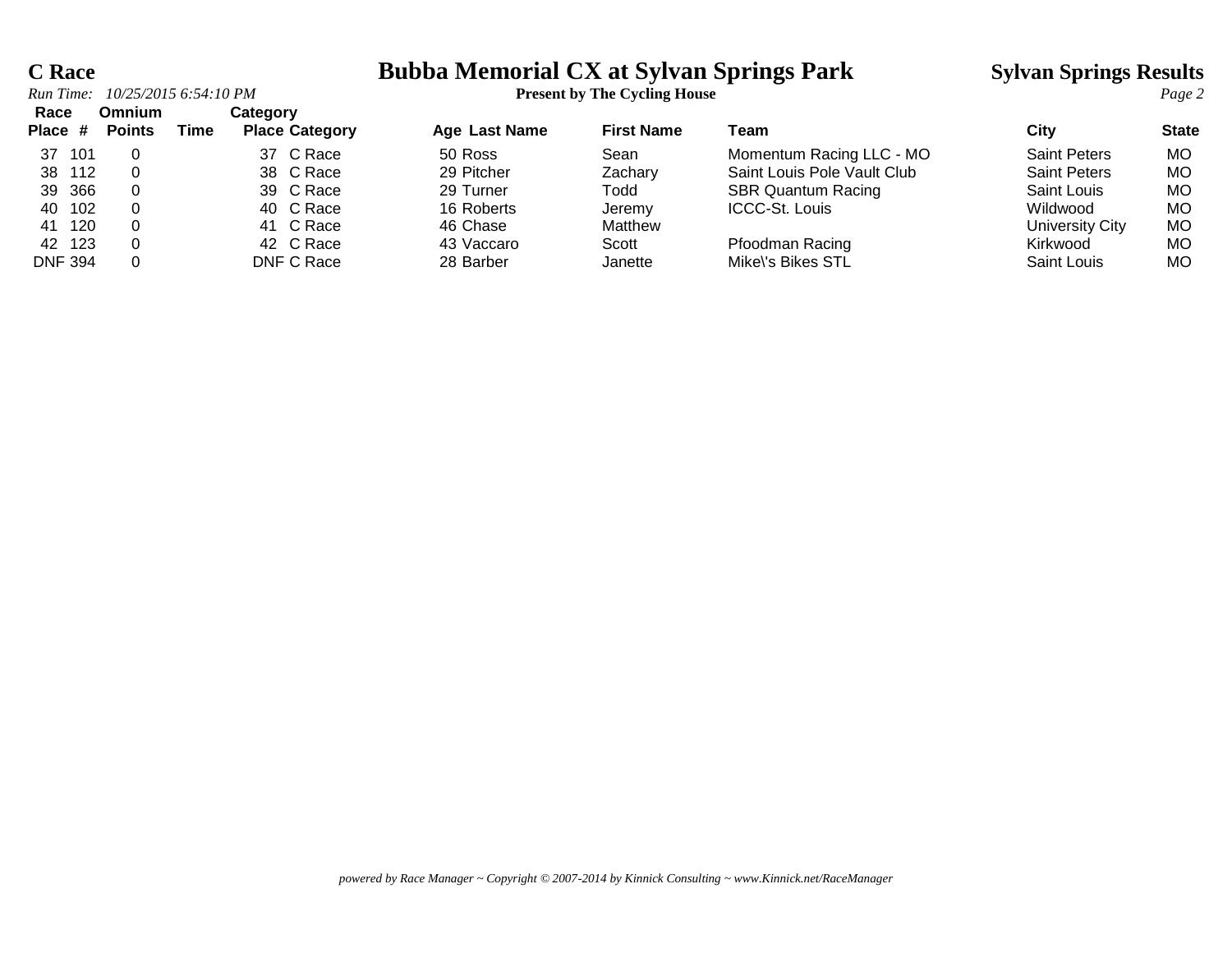## **Tuniors Bubba Memorial CX at Sylvan Springs Park Sylvan Springs Results**

*Run Time: 10/25/2015 6:54:10 PM* **Present by The Cycling House** *Page 1* **Race Omnium Category Place # Points Time Place Category Age Last Name First Name Team City State** 1 314 50 1 Juniors 13 Jones Atticus South City Cycling Club Saint Louis MO 2 304 40 2 Juniors 16 Roberts Jeremy ICCC-St. Louis Wildwood MO 3 300 34 3 Juniors 11 creed Rolen Gateway Harley-Davidson Barnhart MO 4 307 30 4 Juniors 11 Harre Kyle Big Shark Racing Saint Louis MO 5 312 26 5 Juniors 12 Biundo Max The Cannonball-Hub Racing Team Saint Louis MO 6 313 23 6 Juniors 11 Chase Naftali Junior Stars Cycling Saint Louis MO 7 308 20 7 Juniors 10 Johnson Riley Michelob Ultra - Big Shark Racing Columbia MO 8 305 17 8 Juniors 14 Kessler Hazel Unattached Saint Louis MO 9 306 14 9 Juniors 15 Kessler Linus Unattached Saint Louis MO 10 301 12 10 Juniors 8 Creed Zane Gateway Harley-Davidson Barnhart MO 11 311 10 11 Juniors 12 Biundo Joe The Cannonball-Hub Racing Team Saint Louis MO DNF 319 0 DNF Juniors 9 McKay Jeff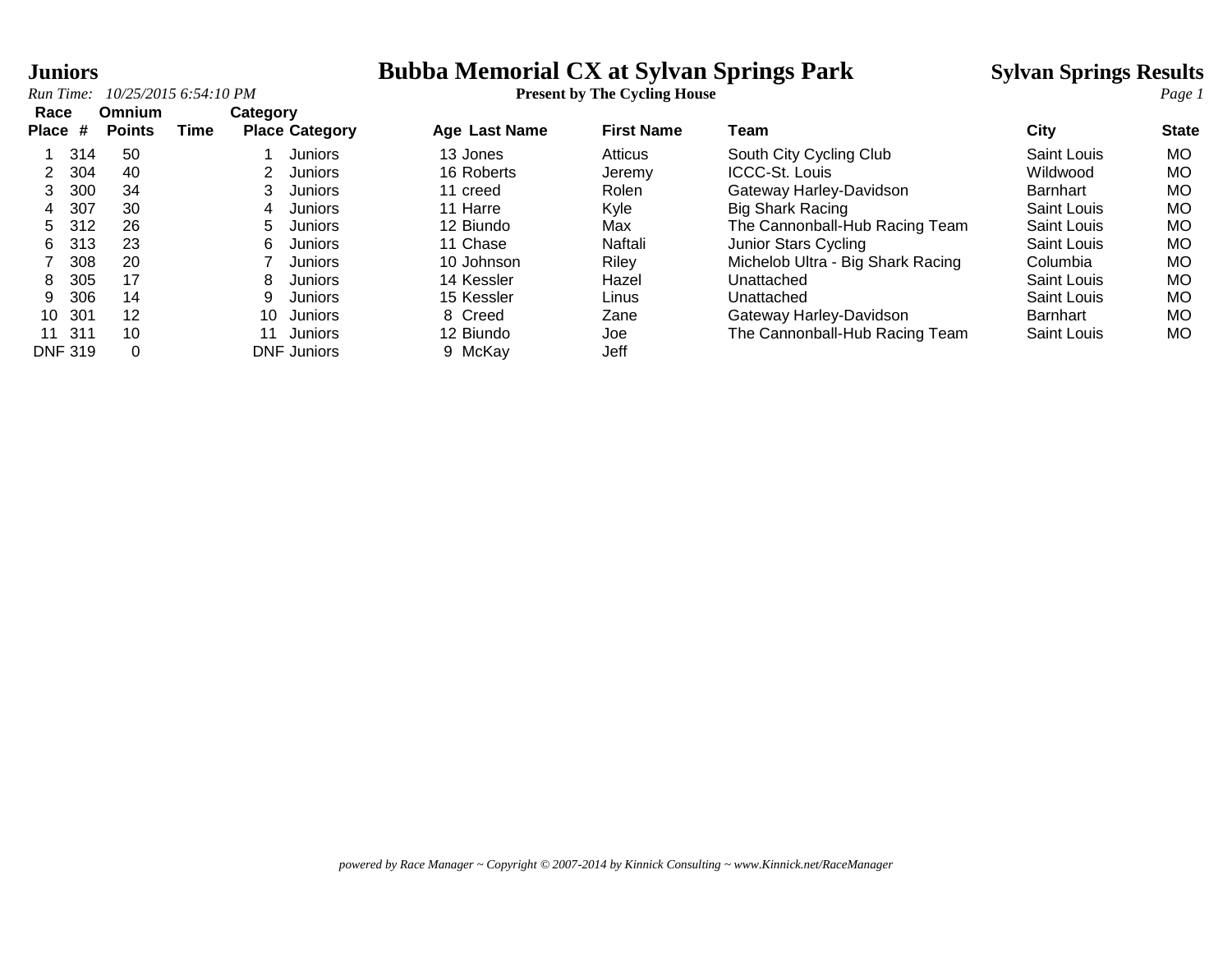## **Masters 40+ Bubba Memorial CX at Sylvan Springs Park Sylvan Springs Results**

| Race<br>Place # |       | Omnium<br><b>Points</b> | Time | Category | <b>Place Category</b> | <b>Age Last Name</b> | <b>First Name</b> | Team                                   | City               | <b>State</b> |
|-----------------|-------|-------------------------|------|----------|-----------------------|----------------------|-------------------|----------------------------------------|--------------------|--------------|
|                 | 205   | -50                     |      |          | Masters 40+           | 41 Kutz              | Michael           | Dogfish/Team Noah                      | St. Louis          | <b>MO</b>    |
|                 | 201   | 40                      |      |          | Masters 40+           | 45 Creed             | Chris             | Gateway Harley-Davidson                | <b>Barnhart</b>    | MO.          |
| 3               | 217   | 34                      |      |          | Masters 40+           | 43 Wamsley           | Rock              | The Cannonball-Hub Racing Team         | Saint Louis        | MO.          |
| 4               | 209   | 30                      |      |          | Masters 40+           | 43 Cooper            | Craig             | Michelob Ultra - Big Shark Racing Team | St Louis           | <b>MO</b>    |
| 5               | - 216 | 26                      |      | h.       | Masters 40+           | 41 Neff              | Josh              | <b>Wheelfast Cycling Team</b>          | Springfield        | IL.          |
| 6.              | 100   | 23                      |      |          | Masters 40+           | 44 Keller            | Chris             | South City Cycling Club                | Saint Louis        | MO.          |
|                 | 206   | 20                      |      |          | Masters 40+           | 47 Kessler           | Matt              | Unattached                             | Saint Louis        | <b>MO</b>    |
| 8               | 213   | 17                      |      |          | Masters 40+           | 48 Padberg           | Matt              | Michelob Ultra - Big Shark Racing Team | <b>Saint Louis</b> | МO           |

*powered by Race Manager ~ Copyright © 2007-2014 by Kinnick Consulting ~ www.Kinnick.net/RaceManager*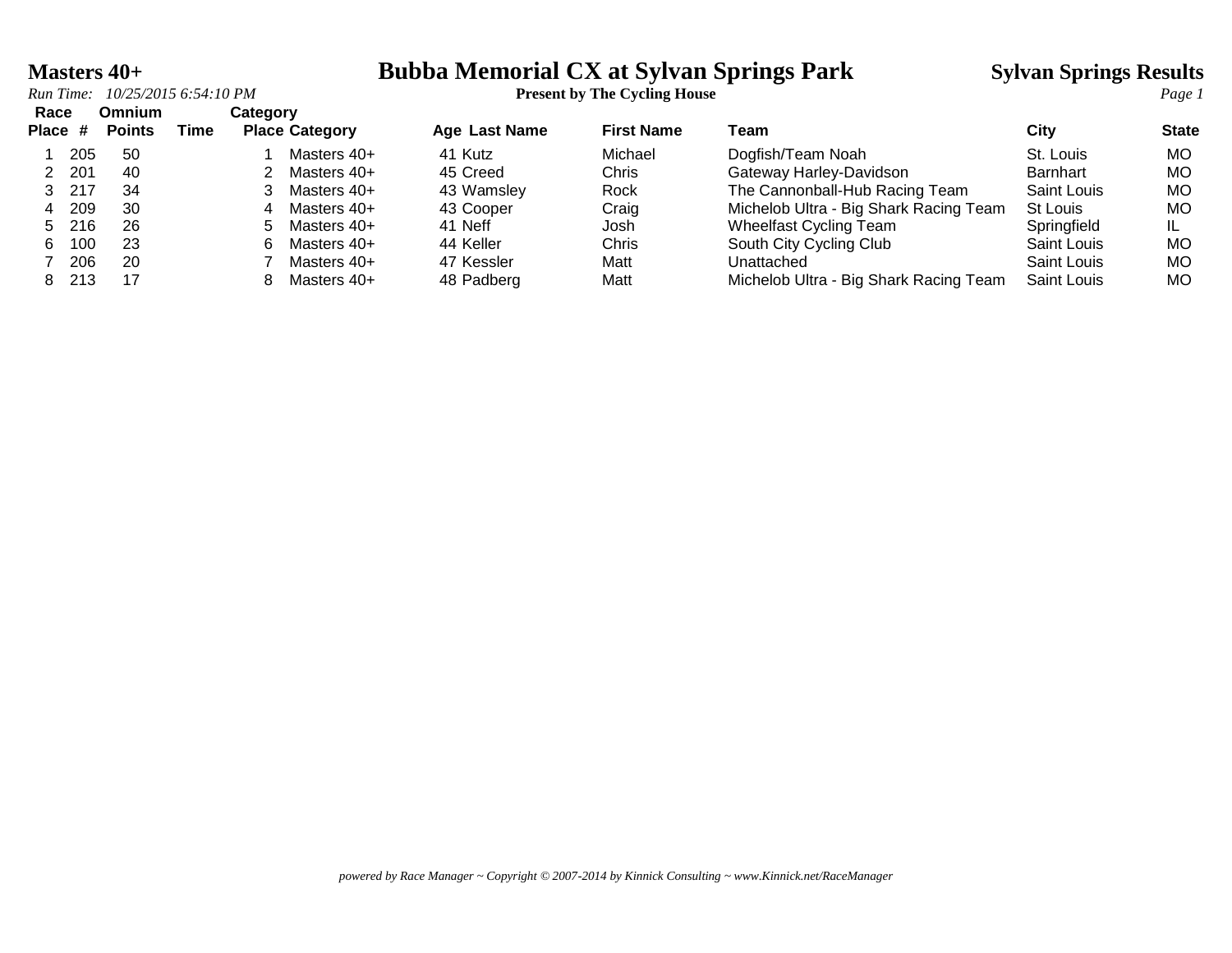## **Masters 50+ Bubba Memorial CX at Sylvan Springs Park** Sylvan Springs Results<br> **Run Time:** 10/25/2015 6:54:10 PM<br> **Present by The Cycling House**

| Race           |     | Omnium        |      | Category         |                       |                 |                   |                                   |                       |              |
|----------------|-----|---------------|------|------------------|-----------------------|-----------------|-------------------|-----------------------------------|-----------------------|--------------|
| <b>Place</b>   | #   | <b>Points</b> | Time |                  | <b>Place Category</b> | Age Last Name   | <b>First Name</b> | Team                              | City                  | <b>State</b> |
|                | 243 | 50            |      |                  | Masters 50+           | 50 Tober        | <b>Brian</b>      | <b>Wheelfast Cycling Team</b>     | Chatham               |              |
|                | 242 | 40            |      |                  | Masters 50+           | 55 Roberts      | Dennis            | <b>ICCC-St. Louis</b>             | Wildwood              | МO           |
| 3              | 249 | 34            |      |                  | Masters 50+           | 57 Schwantner   | James             | <b>Big Shark Racing</b>           | St. Louis             | <b>MO</b>    |
| 4              | 298 | 30            |      | 4                | Masters 50+           | 56 Klutenkamper | Larry             | <b>SBR Quantum Racing</b>         | Lake Saint Louis      | <b>MO</b>    |
| 5.             | 240 | 26            |      | 5                | Masters 50+           | 50 Morris       | Bill              | Off The Front Racing              | <b>Ballwin</b>        | МO           |
| 6              | 248 | 23            |      | 6                | Masters 50+           | 57 Braet        | Dana              | Velo Force                        | Saint Louis           | МO           |
|                | 296 | 20            |      |                  | Masters 50+           | 51 Dooley       | Timothy           | Cannonball/Hub                    | St. Louis             | МO           |
| 8              | 238 | 17            |      | 8                | Masters 50+           | 63 McAllister   | Tim               | Michelob Ultra Big Shark          | Chesterfield          | МO           |
| 9              | 241 | 14            |      | 9                | Masters 50+           | 59 Farrell      | Craig             | Velo Force                        | Saint Louis           | <b>MO</b>    |
| 10             | 251 | 12            |      | 10               | Masters 50+           | 53 Reece        | Lewis             | Michelob Ultra - Big Shark Racing | <b>Webster Groves</b> | МO           |
| 11             | 247 | 10            |      |                  | Masters 50+           | 50 Seelman      | Kevin             | Velo Force                        |                       |              |
| 12 237         |     | 9             |      | 12 <sup>12</sup> | Masters 50+           | 59 aubuchon     | kevin             |                                   | Saint Louis           | MO.          |
| <b>DNF 297</b> |     |               |      |                  | DNF Masters 50+       | 69 Keller       | Alan              | Tulsa Wheelmen                    | Tulsa                 | OK           |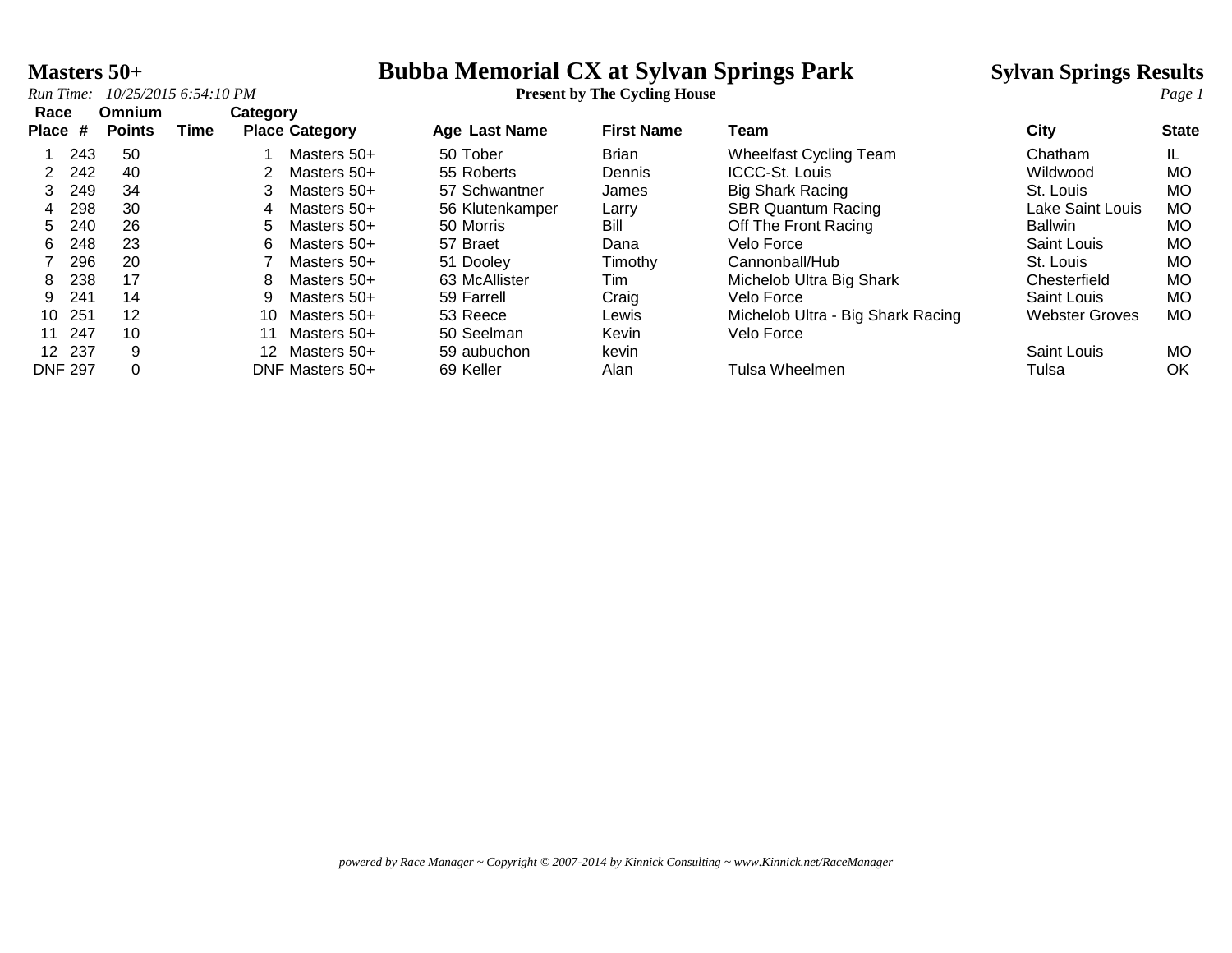# **Singlespeed**<br>*Run Time:* 10/25/2015 6:54:10 PM<br>**Run Time:** 10/25/2015 6:54:10 PM<br>**Present by The Cycling House**

| Race<br>Place # |     | Omnium<br><b>Points</b> | Time | Category | <b>Place Category</b> | <b>Age Last Name</b> | <b>First Name</b> | Team                      | City        | <b>State</b> |
|-----------------|-----|-------------------------|------|----------|-----------------------|----------------------|-------------------|---------------------------|-------------|--------------|
|                 | 344 | -50                     |      |          | Singlespeed           | 32 Clark             | Devin             | Giant Homegrown           | St. Louis   | MO.          |
|                 | 334 | 40                      |      |          | Singlespeed           | 47 Gribbon           | Patrick           | Gateway Cycling Club      | Wildwood    | МO           |
|                 | 330 | 34                      |      |          | Singlespeed           | 36 Keane             | B.J.              | <b>SBR Quantum Racing</b> | O'fallon    | МO           |
| 4               | 345 | 30                      |      |          | Singlespeed           | 23 Rinehart          | Jon.              | <b>Spoked Bikes</b>       | Saint Louis | МO           |
| 5.              | 335 | 26                      |      | 5.       | Singlespeed           | 34 Zoll              | Jason             |                           | Saint Louis | МO           |
| 6.              | 343 | 23                      |      | 6        | Singlespeed           | 25 Hackett           | Matthew           | Mike\'s Bikes STL         | St Louis    | МO           |
|                 | 342 | 20                      |      |          | Singlespeed           | 34 Dawson            | Matthew           | The Cyclery Racing Team   | Glen Carbon | IL           |

*powered by Race Manager ~ Copyright © 2007-2014 by Kinnick Consulting ~ www.Kinnick.net/RaceManager*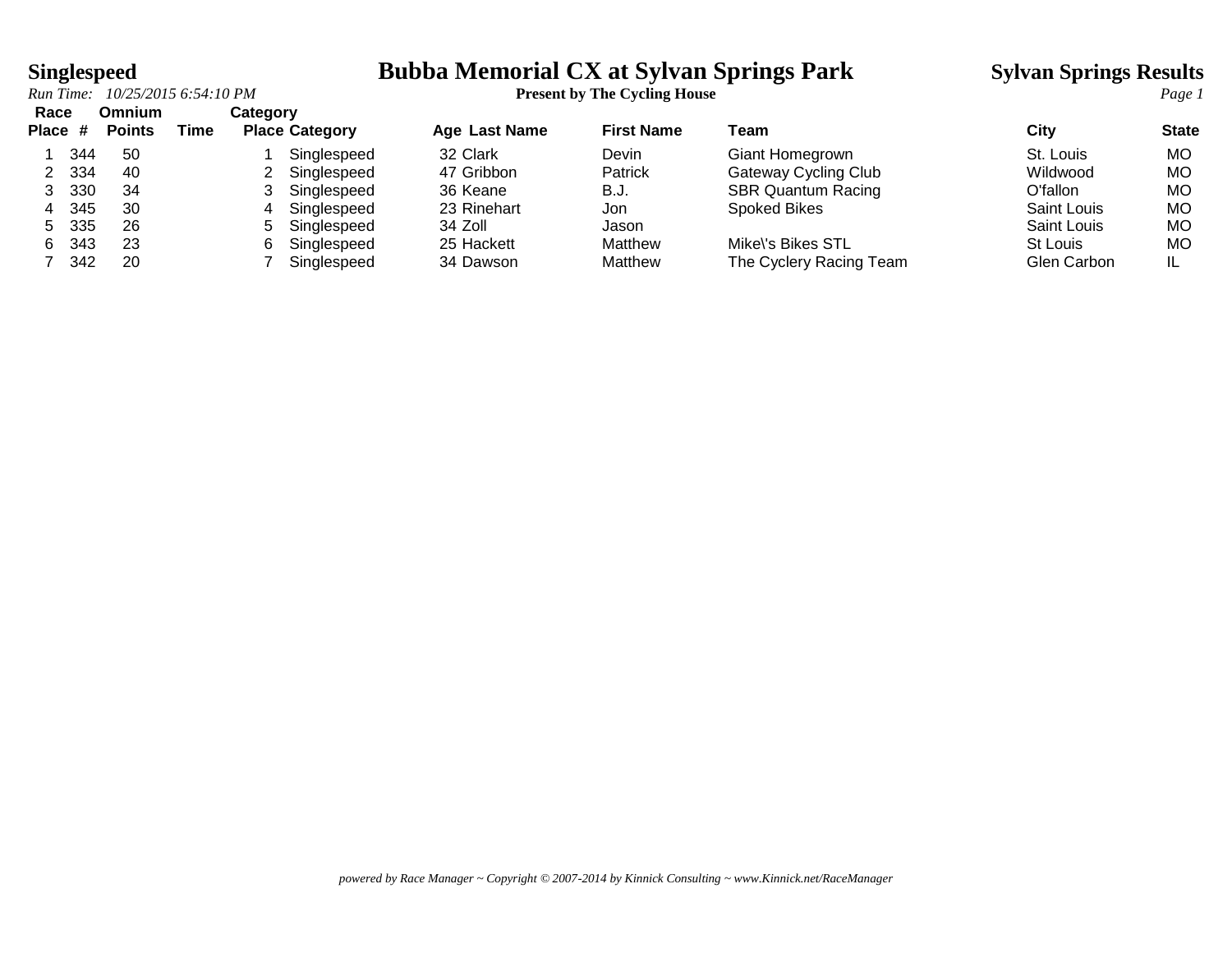*Run Time:*  $10/25/20156:54:10 PM$ 

# **Virgins**<br> **Bubba Memorial CX at Sylvan Springs Park** Sylvan Springs Results<br> **Page 1 Present by The Cycling House**

| Race    |      | Omnium        |      | Cateɑorv |                       |               |                   |            |             |              |
|---------|------|---------------|------|----------|-----------------------|---------------|-------------------|------------|-------------|--------------|
| Place # |      | <b>Points</b> | Time |          | <b>Place Category</b> | Age Last Name | <b>First Name</b> | Team       | City        | <b>State</b> |
|         | 365  |               |      |          | Virgins               | 33 Mercado    | Ismael            |            | Fort Knox   | KY           |
|         | -367 |               |      |          | Virgins               | 32 Reece      | Eddie             | Unattached | Saint Louis | МC           |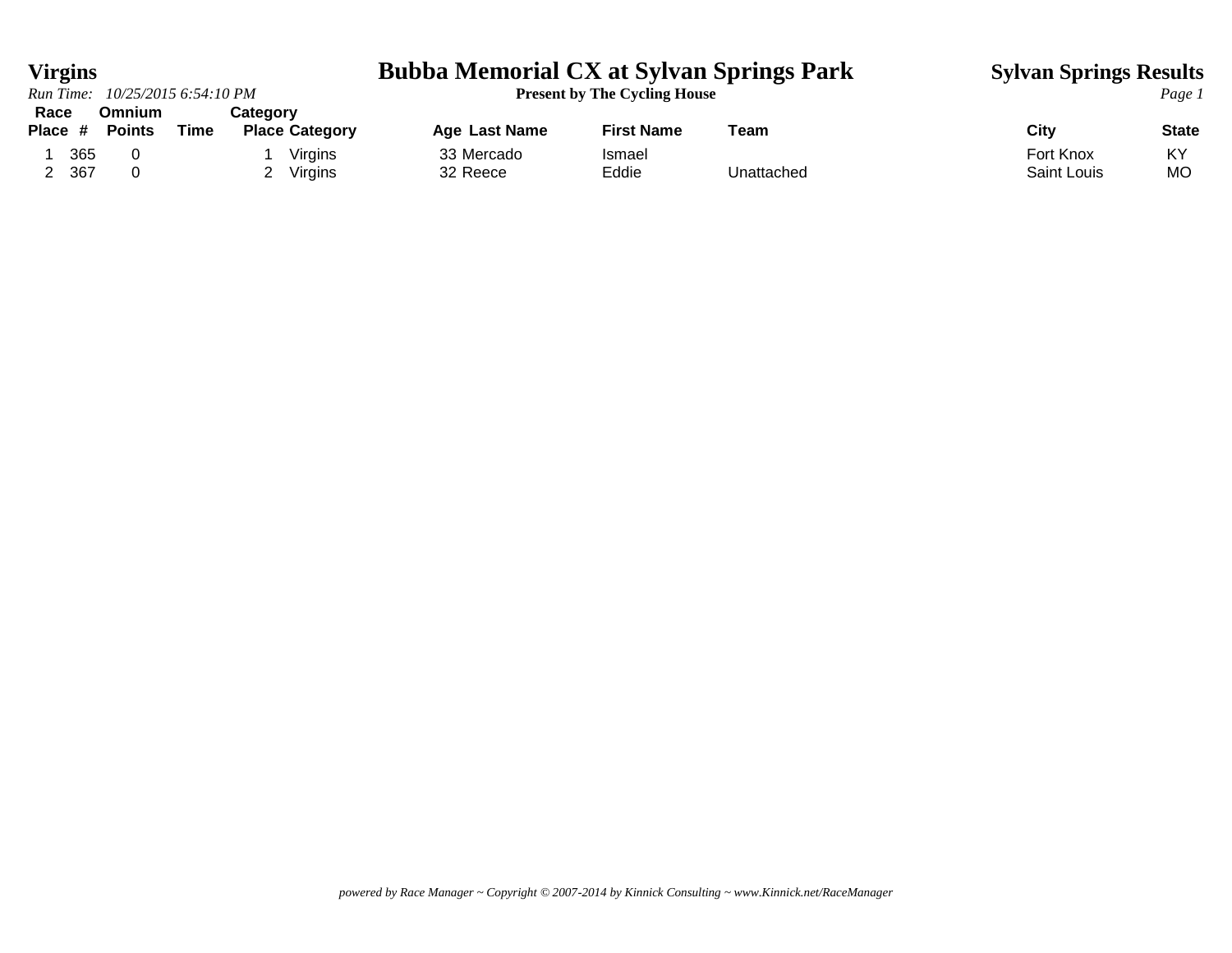# **Women A**<br>**Bubba Memorial CX at Sylvan Springs Park Sylvan Springs Results**<br>**Present by The Cycling House**

| Race<br>Place # |     | <b>Omnium</b><br><b>Points</b> | Time | <b>Category</b><br><b>Place Category</b> | Age Last Name | <b>First Name</b> | Team                              | City        | <b>State</b> |
|-----------------|-----|--------------------------------|------|------------------------------------------|---------------|-------------------|-----------------------------------|-------------|--------------|
|                 | 168 | -50                            |      | Women's A                                | 36 Lemus      | Melisa            |                                   | Saint Louis | <b>MO</b>    |
|                 | 165 | -40                            |      | Women's A                                | 44 DeZego     | Suzanne           | Michelob Ultra - Big Shark Racing | St. Louis   | <b>MO</b>    |
|                 | 810 | -34                            |      | Women's A                                | 32 Cushard    | Courtney          | Mike\'s Bikes STL                 | St. Louis   | <b>MO</b>    |
|                 | 930 | 30                             |      | Women's A                                | 41 Nadeau     | Stephanie         | The Cannonball-Hub Racing Team    | St. Louis   | МO           |